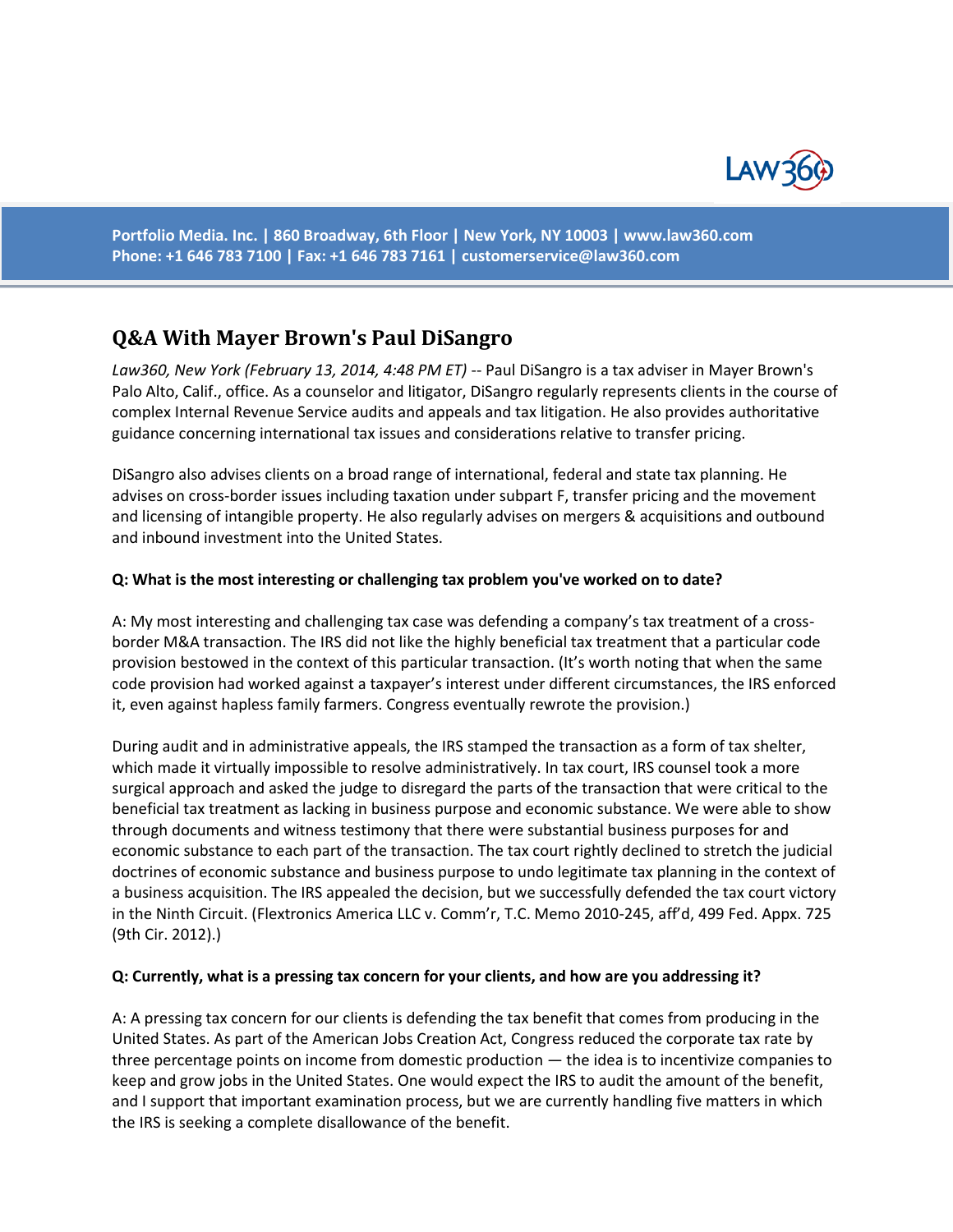The IRS's theories for denying the tax benefit vary depending on the industry, but the results sought by the IRS are clearly not what Congress intended. For example, in one of our cases, the taxpayer employs hundreds of software engineers in the U.S. that create a software product that many consumers enjoy. The IRS is bothered by the fact that a part of the software runs online and therefore questions whether it should be treated as licensed software that generates the benefit. But what software doesn't run at least in part online these days? These are among the most sophisticated software engineering jobs in the world, and we want to keep and grow them in the United States.

The fact is that our clients create tens of thousands of high-paying jobs in the United States, and are entitled to take this tax benefit. We are currently defending these matters vigorously both in audit and administrative appeals. We are also working cooperatively with the IRS national office on rulings that would bring more certainty to taxpayers on this issue.

## **Q: What do you anticipate being the biggest regulatory challenge in your practice in the coming year and why?**

A: The corporate tax community is abuzz about the Organization for Economic Cooperation and Development's project to change the laws of international taxation among nations. The project's name is Base Erosion and Profit Shifting ("BEPS"). As the name suggests, the project arose out of concern by lawmakers in the U.S., U.K. and other nations that multinationals are shifting profits from higher-tax jurisdictions to low- or no-tax jurisdictions through such means as intellectual property migration, and that the rise of the digital economy is facilitating this practice. In July of 2013, the project proposed 15 major changes to international tax rules to be implemented by participating countries over the next three years.

I believe the corporate tax community accepts that changes to nations' international tax laws are inevitable as the world economy evolves. The concern, however, is whether the changes will result in more than one nation seeking to tax the same income (i.e., double taxation). For example, a nation with a large consumer market may take a different view about where value is created than a nation with a large, low-cost labor market. The challenge for us as tax advisers is to anticipate the likely changes, assess the impact on our clients, and plan for flexibility as the landscape changes in ways that are not entirely clear at this time.

## **Q: Outside of your own firm, who is an attorney in your practice area whom you admire, and what is the story of how s/he impressed you?**

A: I have been extremely impressed with Amy Silverstein and Ed Antolin at the law firm of Silverstein & Pomerantz LLP. By building coalitions of clients, they have bravely challenged state tax laws that others have not touched like the validity of California's minimum tax on LLCs. More recently, they won a watershed victory in the Gillette case against the state of California.

California, along with approximately 20 other states, had been members of a multistate tax compact that provided a uniform way of allocating taxable income among member states. California had amended its tax laws over the years in ways that were inconsistent with the terms of the compact. Amy and Ed defended the taxpayers' rights to be taxed in accordance with the terms of the compact. This case has reverberated across other states and is being closely watched on appeal.